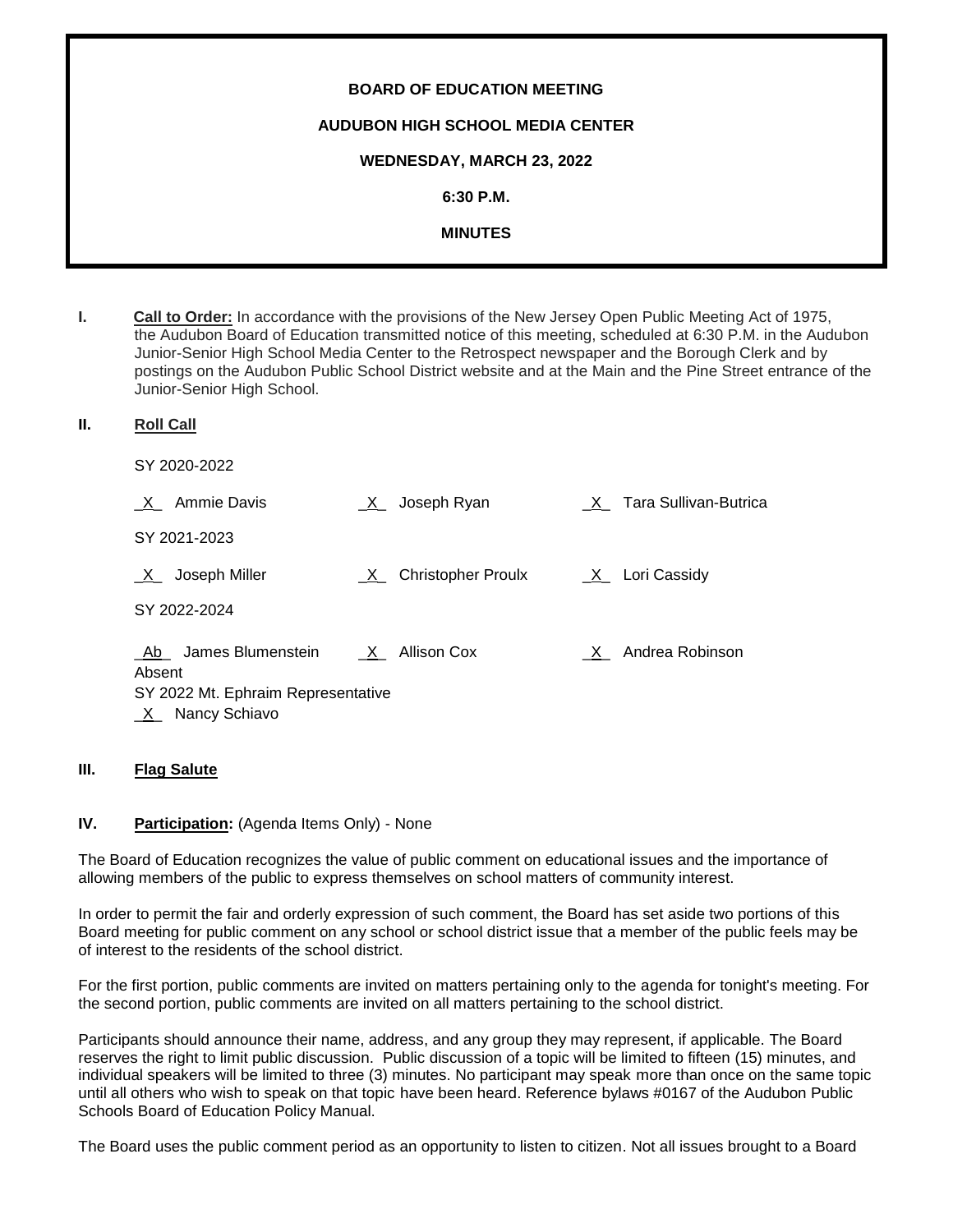meeting will be resolved at that particular meeting. Complaints stated or actions requested by the public may be taken under advisement by the Board for investigation, discussion, actions, or disposition at a later date or time. The public comments sessions are an opportunity for citizens to share their opinions and remarks with the Board; it is not a question and answer session. The Board may or may not respond to public comments at the time they are made and is under no obligation to do so.

The Board does not endorse public comments nor will the Board be held liable for comments made by members of the public. Any individuals who may be the subject of public comments, including district employees, shall retain all rights against defamation and slander according to the laws of New Jersey.

All motions are voted on by all members unless otherwise marked with a +.

### **V. GOVERNANCE: Chairperson: Mr. Blumenstein – Committee Members: Ms. Butrica, Mr. Miller, Mr. Ryan and Alternate: Ms. Robinson**

# **Board of Education Goals**

- To continue to provide equitable access to a rigorous curriculum while focusing on improving student achievement and decreasing the achievement gaps.
- $\cdot \cdot$  To maintain a cost-effective budget that provides for educational resources, supports a preventative maintenance program, and encourages and facilitates long-range facility improvements.
- $\cdot \cdot$  To foster a positive school climate and culture in order to positively impact student motivation, engagement, and achievement.

## **VI. OPERATIONS: Chairperson: Mrs. Cox – Committee Members: Ms. Davis, Mr. Proulx, Mr. Ryan and Alternate: Mr. Miller**

## **Board of Education Goals**

- $\cdot \cdot$  To continue to provide equitable access to a rigorous curriculum while focusing on improving student achievement and decreasing the achievement gaps.
- $\div$  To maintain a cost-effective budget that provides for educational resources, supports a preventative maintenance program, and encourages and facilitates long-range facility improvements.
- $\cdot \cdot$  To foster a positive school climate and culture in order to positively impact student motivation, engagement, and achievement.

## **MOTION TO APPROVE ITEMS 1-3**

Motion by Mr. Ryan and seconded by Mrs. Schiavo

1. Motion to approve the following resolution for Adoption of the 2022/2023 Tentative Budget:

BE IT RESOLVED that the tentative budget be approved for the 2022/2023 School Year using the 2022/2023 state aid figures and the Secretary to the Board of Education be authorized to submit the following tentative budget to the executive County Superintendent of Schools for the approval in accordance with the statutory deadline:

| 2022/2023     | <b>Audubon Borough</b> | <b>Audubon Park</b> |
|---------------|------------------------|---------------------|
| <b>Budget</b> | <b>Tax Levy</b>        | <b>Tax Levy</b>     |

Audubon BOE Agenda March 23, 2022 Page | 2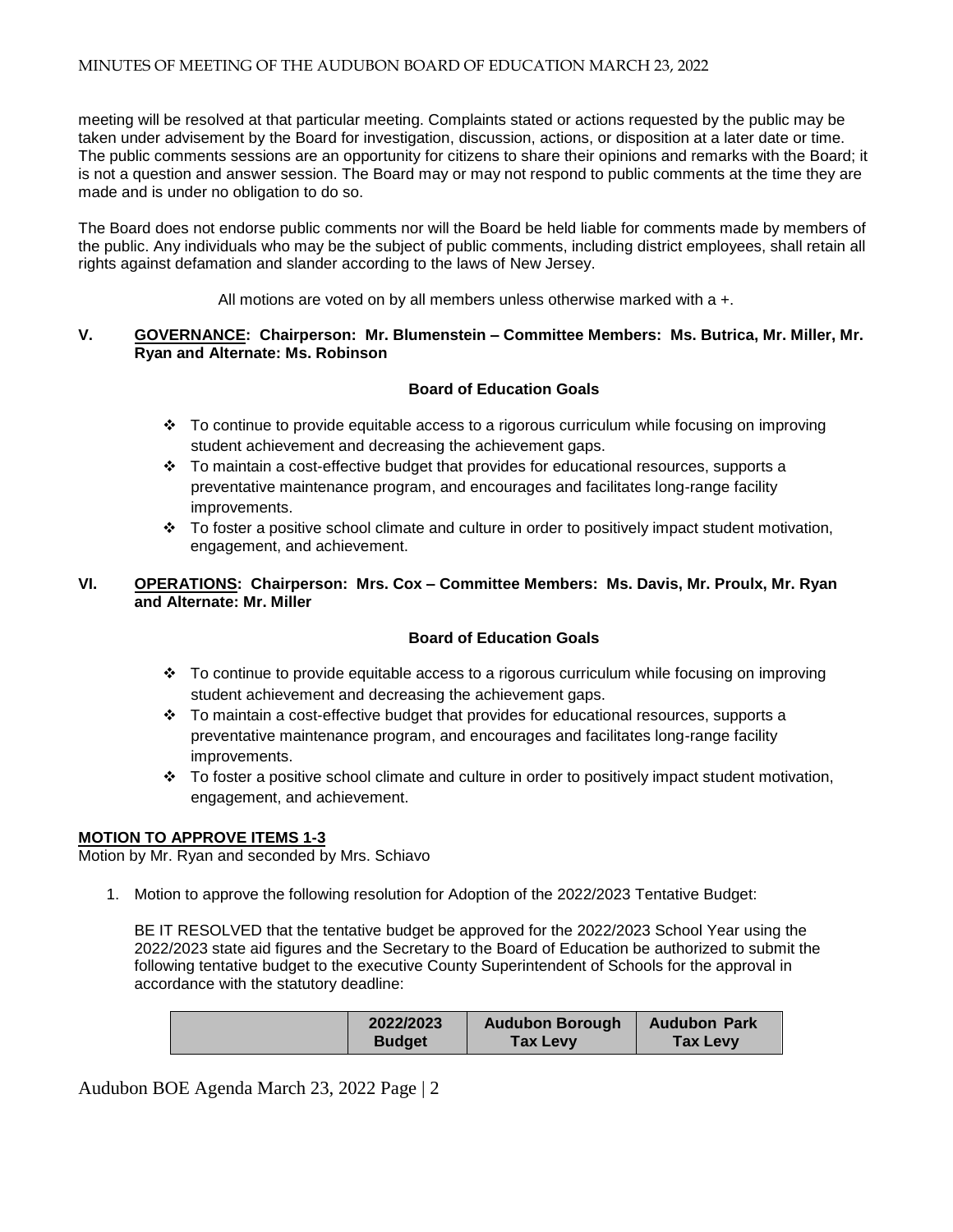| General Fund         | 25,702,497.00 | 12,682,125.00 | 348,324.00 |
|----------------------|---------------|---------------|------------|
| Special Revenue Fund | 3,818,635.00  |               |            |
| Debt Service Fund    | 1,654,974.00  | 1,635,295.00  | 19,679.00  |
| Total                | 31,176,106.00 | 14,317,420.00 | 368,003.00 |

WHEREAS, the Audubon Board of Education recognizes school staff and Board members will incur travel expenses related to and within the scope of their current responsibilities and for travel that promotes the delivery of instruction or furthers the efficient operation of the school district; and

WHEREAS, N.J.A.C. 6A:23B-1,1 et seq. requires Board members to receive approval of these expenses by a majority of the full voting membership of the Board and staff members to receive prior approval of these expenses by the Superintendent of Schools and a majority of the full voting membership of the Board; and

BE IT RESOLVED, that the Audubon Board of Education established \$36,000.00 as the allotted maximum expenditures for travel. To date thus far in the 2021/2022 school year, the Audubon Board of Education has spent \$ 8,049.00 on travel, out of the \$36,000.00 that was budgeted.

BE IT FURTHER RESOLVED, that a public hearing be held on Wednesday, May 4, 2022 in the Audubon Jr/Sr High School Media Center at 7:00 pm for the purpose of conducting a public hearing on the budget for the 2022/2023 School Year.

2. Motion to approve the submission of the Preschool Expansion Aid application for the 2022-2023 school year.

Preschool Expansion Aid Application

3. Motion to approve the Preschool Expansion Aid Budget for the 2022-2033 School year.

Preschool Expansion Aid Budget

| Motion to Approve: U. Ryan     | Second: _N. Schiavo_ |                               |                   |
|--------------------------------|----------------------|-------------------------------|-------------------|
| <b>Roll Call</b>               |                      |                               |                   |
| _X_ Ammie Davis                | $X$ Joseph Ryan      | $X$ <sub>_</sub> Tara Butrica | _X_ Nancy Schiavo |
| $X$ Joseph Miller              | X Christopher Proulx | _X_ Lori Cassidy              |                   |
| Ab James Blumenstein<br>Absent | X Allison Cox        | X Andrea Robinson             |                   |

#### **VOTE FOR ITEMS 1-3**

Motion approved by unanimous roll call (9-0) Member Blumenstein was absent

#### **VII. EDUCATION: Chairperson: Ms. Schiavo - Committee Members: Mr. Blumenstein, Mr. Proulx, Ms. Robinson and Alternate: Ms. Cassidy**

#### **Board of Education Goals**

Audubon BOE Agenda March 23, 2022 Page | 3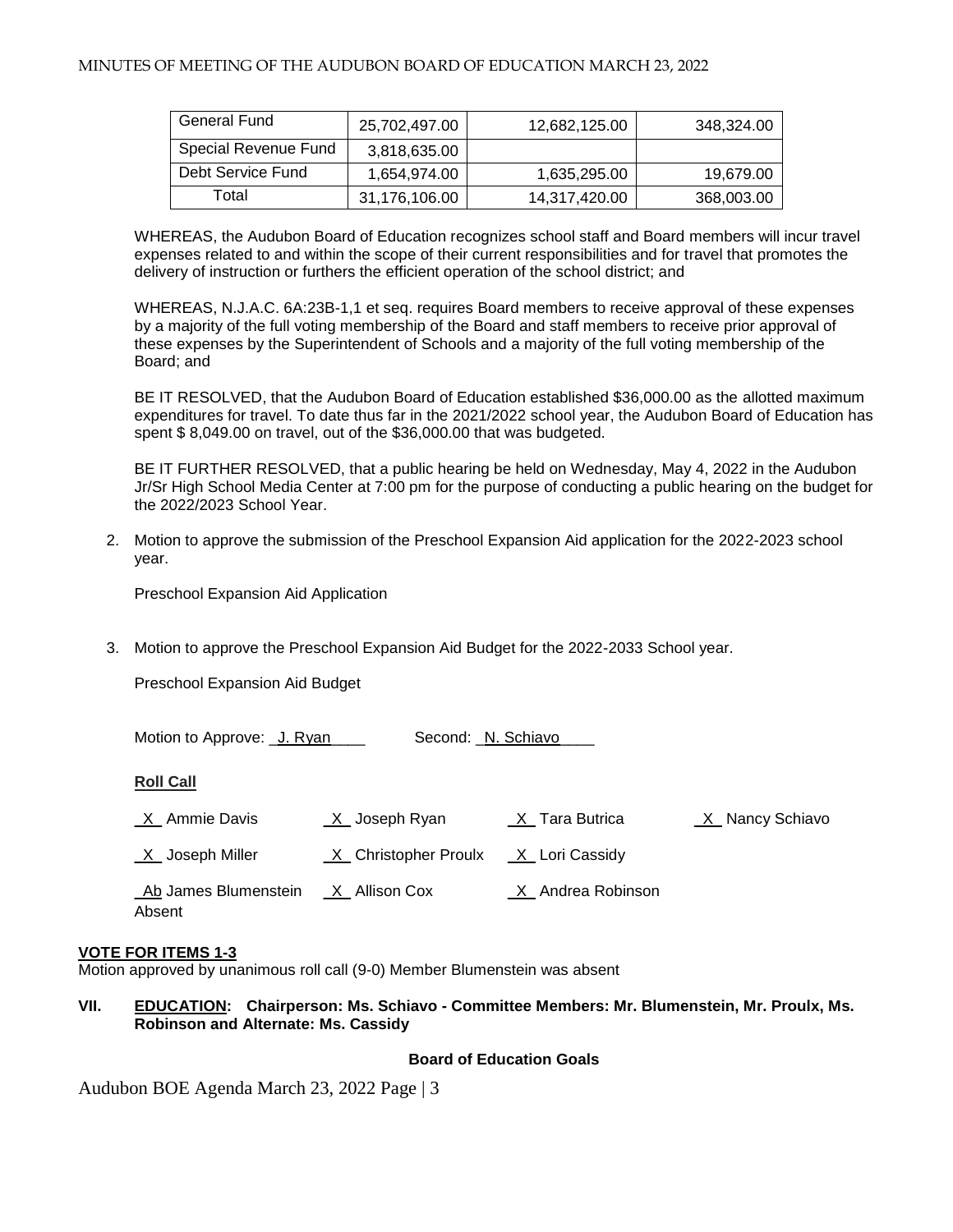- $\div$  To continue to provide equitable access to a rigorous curriculum while focusing on improving student achievement and decreasing the achievement gaps.
- $\div$  To maintain a cost-effective budget that provides for educational resources, supports a preventative maintenance program, and encourages and facilitates long-range facility improvements.
- $\cdot \cdot$  To foster a positive school climate and culture in order to positively impact student motivation, engagement, and achievement.

#### . **VIII. HUMAN RESOURCES: Chairperson: Mrs. Davis, Committee Members: Ms. Cassidy, Ms. Cox, and Mrs. Schiavo, Alternate: Ms. Butrica**

## **Board of Education Goals**

- To continue to provide equitable access to a rigorous curriculum while focusing on improving student achievement and decreasing the achievement gaps.
- $\div$  To maintain a cost-effective budget that provides for educational resources, supports a preventative maintenance program, and encourages and facilitates long-range facility improvements.
- $\div$  To foster a positive school climate and culture in order to positively impact student motivation, engagement, and achievement.

# **IX. REPORTS:**

- **X**. Superintendent's Report None
- **XI.** Special Program Representatives:
	- A. CCESC Rep. Rotation: **Joe Miller**
	- B. CCSBA Rep. Rotation: **Ammie Davis**
- **XII.** Board Member Comments None

## **XIII. Public Participation:** (Open Discussion) - None

The Board of Education recognizes the value of public comment on educational issues and the importance of allowing members of the public to express themselves on school matters of community interest.

In order to permit the fair and orderly expression of such comment, the Board has set aside two portions of this Board meeting for public comment on any school or school district issue that a member of the public feels may be of interest to the residents of the school district.

For the first portion, public comments are invited on matters pertaining only to the agenda for tonight's meeting. For the second portion, public comments are invited on all matters pertaining to the school district.

Participants should announce their name, address, and any group they may represent, if applicable. The Board reserves the right to limit public discussion. Public discussion of a topic will be limited to fifteen (15) minutes, and individual speakers will be limited to three (3) minutes. No participant may speak more than once on the same topic until all others who wish to speak on that topic have been heard. Reference bylaws #0167 of the Audubon Public Schools Board of Education Policy Manual.

Audubon BOE Agenda March 23, 2022 Page | 4